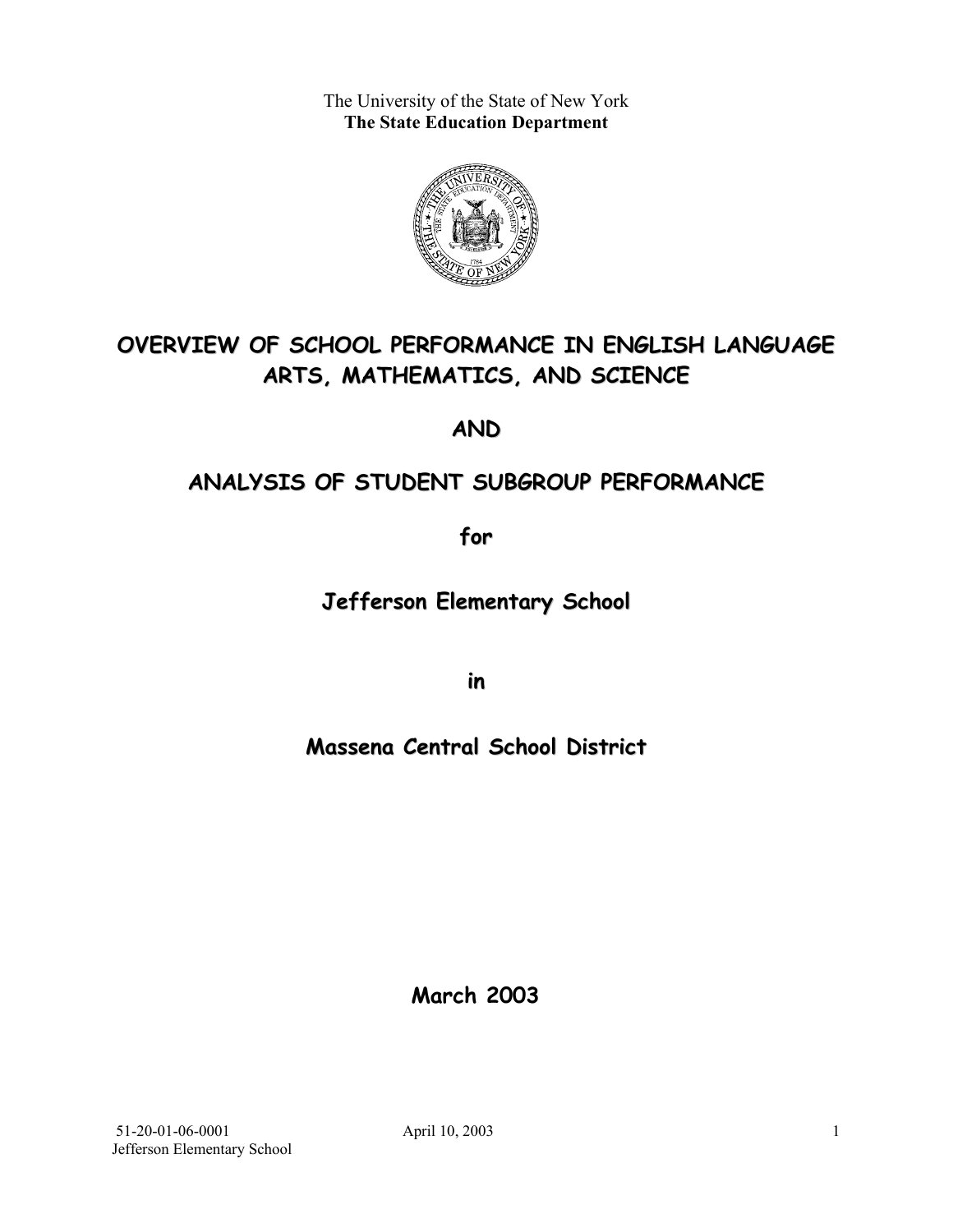#### **THE UNIVERSITY OF THE STATE OF NEW YORK**

#### **Regents of The University**

| Tonawanda      |
|----------------|
| Hollis         |
| Staten Island  |
| New Rochelle   |
| Peru           |
| Huntington     |
| North Syracuse |
| New York       |
| Belle Harbor   |
| Buffalo        |
| Hartsdale      |
| Albany         |
| <b>Bronx</b>   |
| New York       |
|                |
| Rochester      |

#### **President of The University and Commissioner of Education**

RICHARD P. MILLS

#### **Chief Operating Officer**

RICHARD H. CATE

**Deputy Commissioner for Elementary, Middle, Secondary and Continuing Education**  JAMES A. KADAMUS

#### **Coordinator, School Operations and Management Services**  CHARLES SZUBERLA

#### **Coordinator, Information and Reporting Services**

MARTHA P. MUSSER

The State Education Department does not discriminate on the basis of age, color, religion, creed, disability, marital status, veteran status, national origin, race, gender, genetic predisposition or carrier status, or sexual orientation in its educational programs, services and activities. Portions of this publication can be made available in a variety of formats, including braille, large print or audio tape, upon request. Inquiries concerning this policy of nondiscrimination should be directed to the Department's Office for Diversity, Ethics, and Access, Room 530, Education Building, Albany, NY 12234. **Requests for additional copies of this publication may be made by contacting the Publications Sales Desk, Room 309, Education Building, Albany, NY 12234.** 

Please address all correspondence about this report that is not related to data corrections to:

*School Report Card Coordinator Information and Reporting Services Team New York State Education Department Room 863 EBA 89 Washington Avenue Albany, NY 12234*  E-mail: *RPTCARD@mail.nysed.gov*

 51-20-01-06-0001 April 10, 2003 Jefferson Elementary School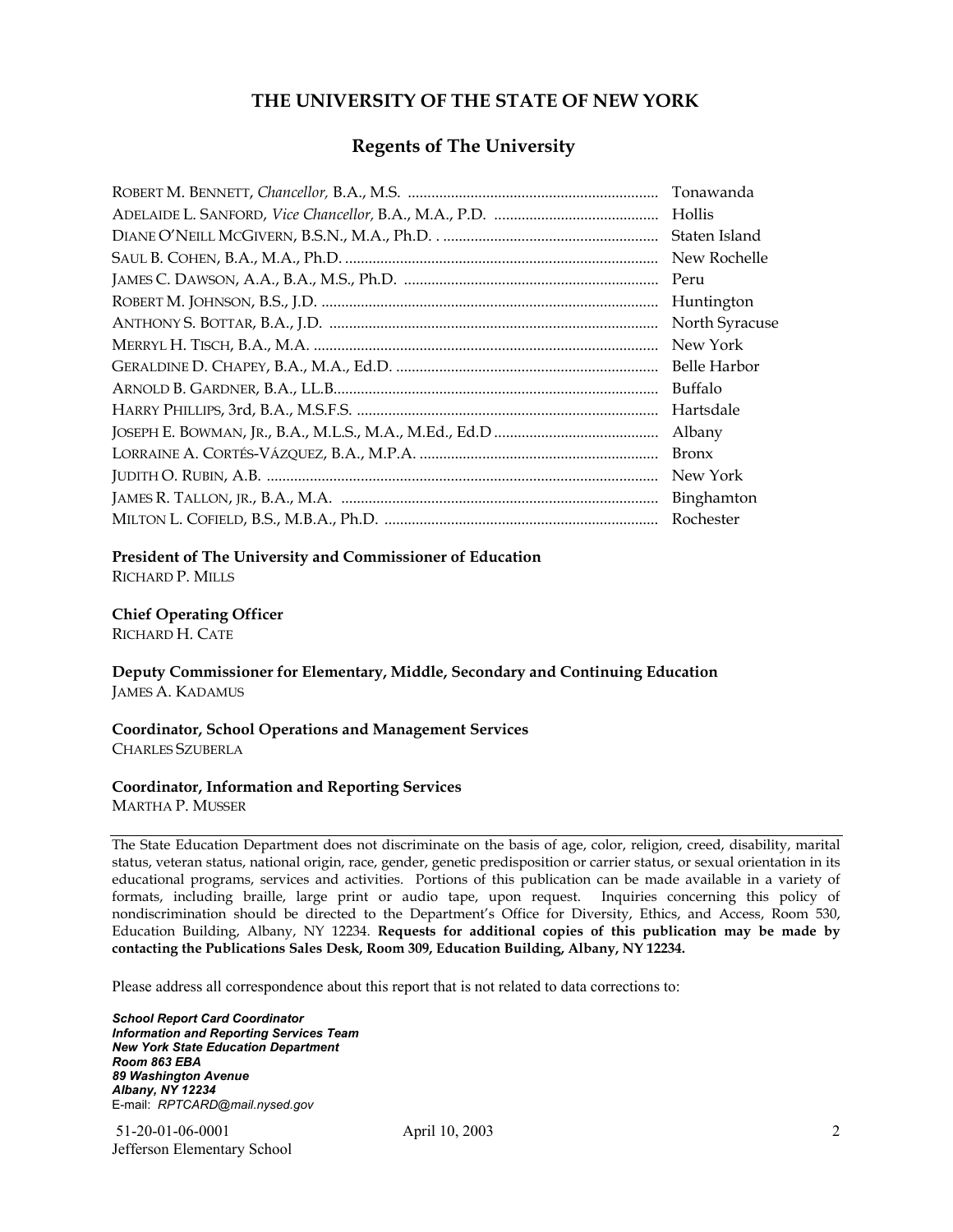The *New York State School Report Card* is an important part of the Board of Regents effort to raise learning standards for all students. It provides information to the public on student performance and other measures of school and district performance. Knowledge gained from the school report card on a school's strengths and weaknesses can be used to improve instruction and services to students.

The *New York State School Report Card* consists of three parts: the *Overview of School Performance in English Language Arts, Mathematics, and Science and Analysis of Student Subgroup Performance,* the *Comprehensive Information Report,* and the *School Accountability Report*. The *Overview and Analysis* presents performance data on measures required by the federal No Child Left Behind Act: English, mathematics, science, and graduation rate. Performance data on other State assessments can be found in the *Comprehensive Information Report*. The *School Accountability Report* provides information as to whether a school is making adequate progress toward enabling all students to achieve proficiency in English and mathematics.

State assessments are designed to help ensure that all students reach high learning standards. They show whether students are getting the foundation knowledge they need to succeed at the elementary, middle, and commencement levels and beyond. The State requires that students who are not making appropriate progress toward the standards receive academic intervention services.

In the *Overview*, performance on the elementary- and middle-level assessments in English language arts and mathematics and on the middle-level science test is reported in terms of mean scores and the percentage of students scoring at each of the four levels. These levels indicate performance on the standards from seriously deficient to advanced proficiency. Performance on the elementary-level science test is reported in terms of mean scores and the percentage of students making appropriate progress. Regents examination scores are reported in four score ranges. Scores of 65 to 100 are passing; scores of 55 to 64 earn credit toward a local diploma (with the approval of the local board of education). Though each elementary- and middle-level assessment is administered to students in a specific grade, secondary-level assessments are taken by students when they complete the coursework for the core curriculum. Therefore, the performance of students at the secondary level is measured for a student cohort rather than a group of students at a particular grade level. Students are grouped in cohorts according to the year in which they first entered grade 9.

The assessment data in the *Overview and Analysis* are for all tested students in the school, including general-education students and students with disabilities. In the *Overview*, each school's performance is compared with that of schools similar in grade level, district resources, and student needs as indicated by income and limited English proficiency (LEP) status. Each district's performance is compared with that of all public schools statewide. In the *Analysis*, performance is disaggregated by race/ethnicity, disability status, gender, LEP status, income level, and migrant status.

Explanations of terms referred to or symbols used in this part of the school report card may be found in the glossary on the last page. Further information on the school report card may be found in the guide, *Understanding Your School Report Card 2003*, available at your school or on the Information and Reporting Services Web site at www.emsc.nysed.gov/irts.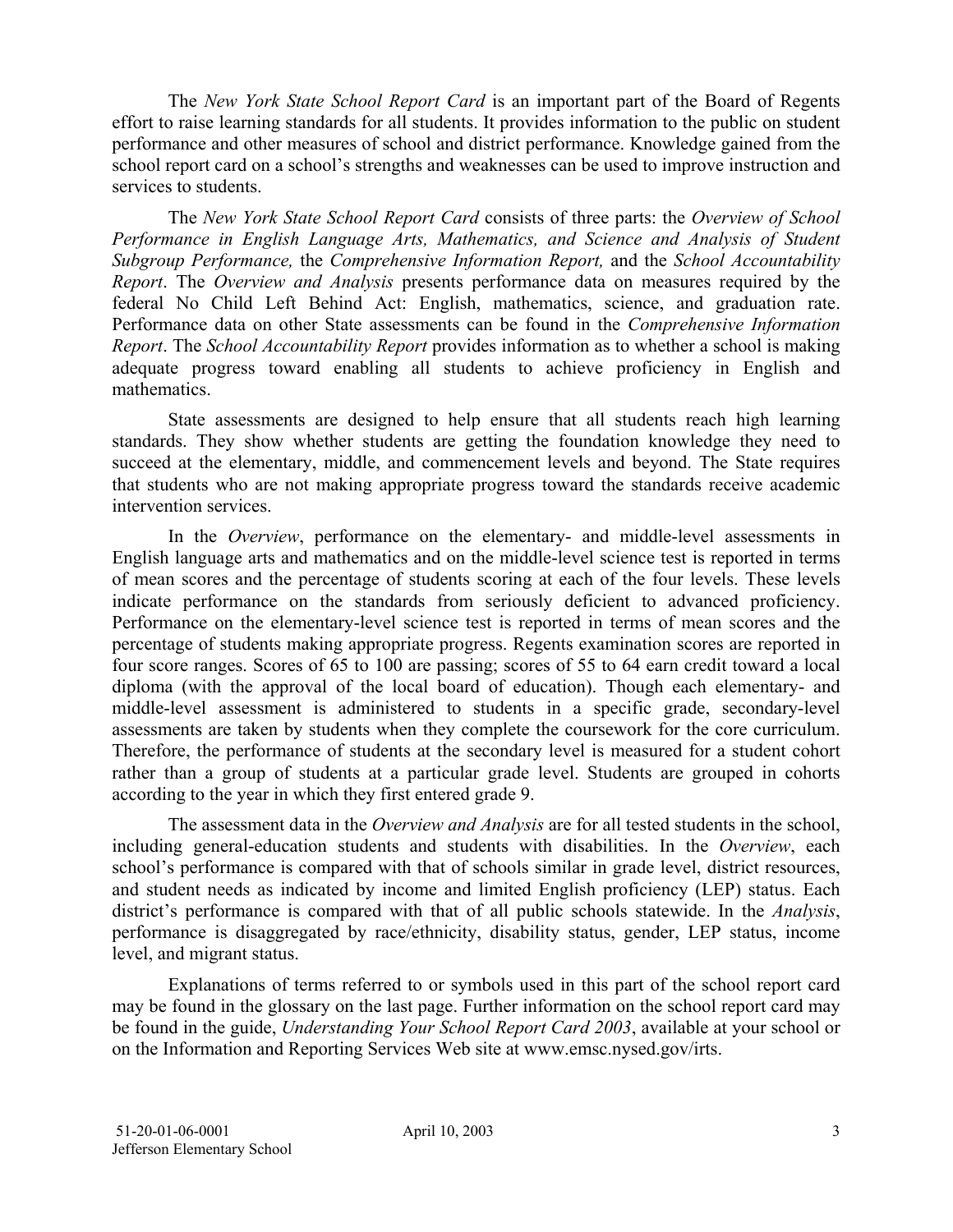# **Overview of School Performance in English Language Arts, Mathematics, and Science**

### **School Profile**

| Ms. Patricia Fanning<br>Principal:<br>(315) 764-3730<br>Phone: |                           |                                                      |                              |  |  |
|----------------------------------------------------------------|---------------------------|------------------------------------------------------|------------------------------|--|--|
| Organization<br>$2001 - 02$                                    |                           | School Staff <sup>1</sup> (both full- and part-time) |                              |  |  |
| Grade Range                                                    | <b>Student Enrollment</b> | Count of Teachers                                    | Count of Other Professionals |  |  |
| $K-6$                                                          | 447                       | 32                                                   | 3                            |  |  |

### **2000-01 School District-wide Total Expenditure per Pupil | \$10,292**

| <b>Student Demographics</b>                              | 1999-2000 |         | 2000-2001 |         | 2001-2002 |         |
|----------------------------------------------------------|-----------|---------|-----------|---------|-----------|---------|
| <b>Used To Determine Similar</b><br><b>Schools Group</b> | Count     | Percent | Count     | Percent | Count     | Percent |
| Limited English Proficient                               |           | $0.0\%$ |           | 0.2%    | 12        | 2.7%    |
| Eligible for Free Lunch                                  | 185       | 55.2%   | 200       | 44.1%   | 200       | 44.7%   |
|                                                          |           |         |           |         |           |         |

**Similar Schools Group**  This school is in Similar Schools Group 12. All schools in this group are elementary level schools in rural school districts with high student needs in relation to district resources. The schools in this group are in the higher range of student needs for elementary level schools in these districts.

### **2001–02 Percentage of Core Classes Taught by Highly Qualified Teachers\***

| <b>Number of Core</b><br><b>Classes</b> | <b>Percent Taught</b><br>by Highly<br>Qualified<br><b>Teachers</b> |
|-----------------------------------------|--------------------------------------------------------------------|
| 31                                      | 100%                                                               |

\*For the 2001–02 school year only, teachers of core classes are considered to be highly qualified if they are certified to teach that subject.

### **2001–02 Percentage of Teachers with No Valid Teaching Certificate\***

| Number of<br><b>Teachers</b> | <b>Percent No</b><br><b>Valid Teaching</b><br><b>Certificate</b> |
|------------------------------|------------------------------------------------------------------|
| 28                           | በ%                                                               |

\*This count includes teachers with temporary licenses who do not have a valid permanent or provisional teaching certificate.

 $\overline{a}$ 

 $1$  District-employed staff who serve in more than one school are not included in these counts.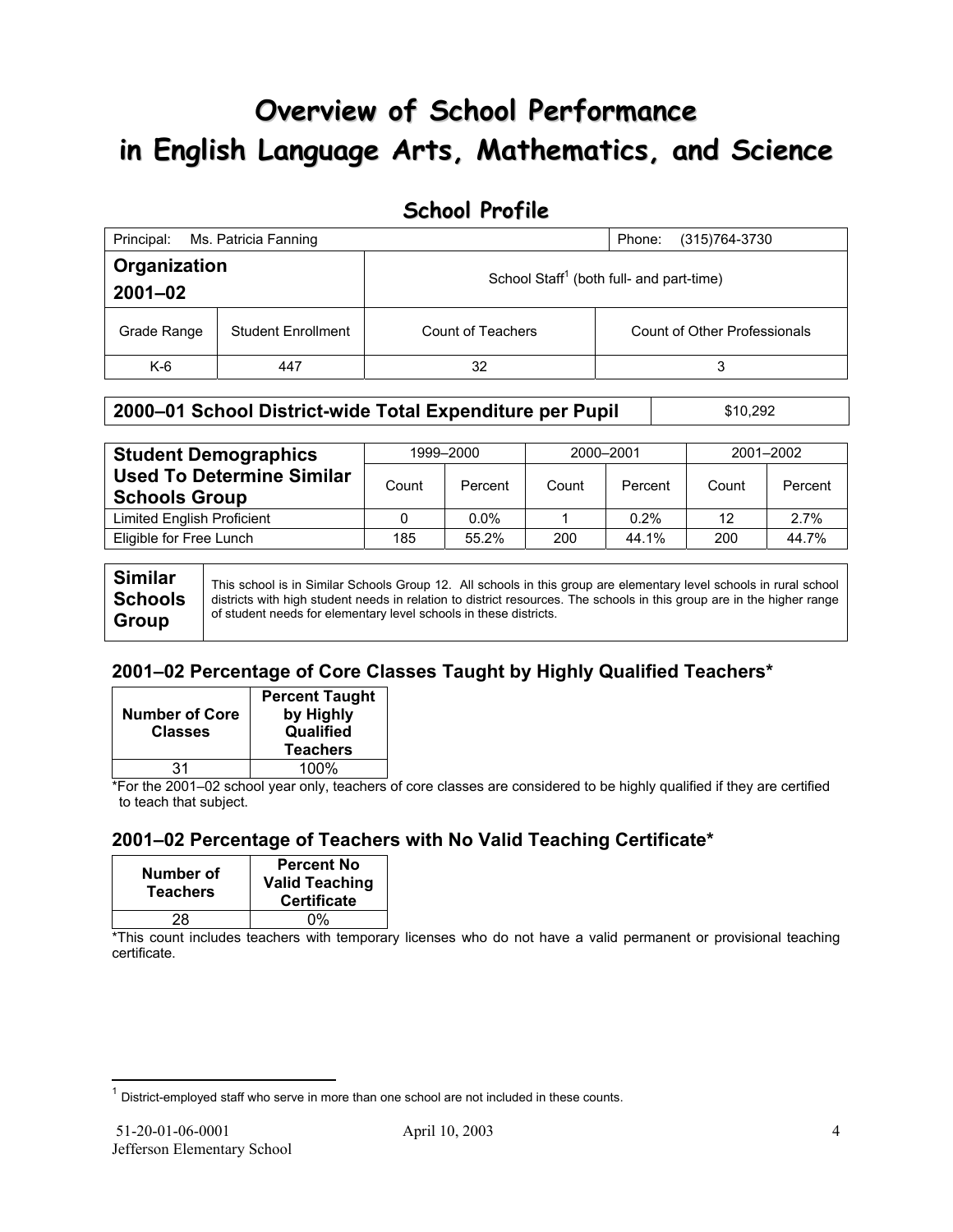English Language Arts



| <b>Counts of Students Tested</b>            |                    |                    |                    |                    |              |            |
|---------------------------------------------|--------------------|--------------------|--------------------|--------------------|--------------|------------|
| <b>Performance at</b><br><b>This School</b> | Level 1<br>455-602 | Level 2<br>603-644 | Level 3<br>645-691 | Level 4<br>692-800 | <b>Total</b> | Mean Score |
| <b>Jan-Feb 2000</b>                         |                    | 10                 | 24                 |                    | 43           | 658        |
| <b>Jan-Feb 2001</b>                         |                    | 21                 | 31                 |                    | 56           | 653        |
| Jan-Feb 2002                                |                    | 15                 | 30                 | 13                 | 63           | 662        |

|         | Elementary-Level English Language Arts Levels - Listening, Reading, and Writing Standards                 |  |  |  |  |  |
|---------|-----------------------------------------------------------------------------------------------------------|--|--|--|--|--|
| Level 4 | These students exceed the standards and are moving toward high performance on the Regents examination.    |  |  |  |  |  |
| Level 3 | These students meet the standards and, with continued steady growth, should pass the Regents examination. |  |  |  |  |  |
| Level 2 | These students need extra help to meet the standards and pass the Regents examination.                    |  |  |  |  |  |
| Level 1 | These students have serious academic deficiencies.                                                        |  |  |  |  |  |

#### **Performance of Limited English Proficient (LEP) Students**

| Grade 4 | <b>English Proficiency Below Effective Participation Level</b> | <b>Making Appropriate Progress</b> |
|---------|----------------------------------------------------------------|------------------------------------|
| 2002    |                                                                |                                    |

### **Performance of Elementary-Level Students with Severe Disabilities on the New York State Alternate Assessment (NYSAA) in English**

| <b>Number</b><br>Tested |  | <b>AA-Level 1</b> | AA-Level 2 | AA-Level 3 | AA-Level 4 |
|-------------------------|--|-------------------|------------|------------|------------|
| $2001 - 02$             |  |                   |            |            |            |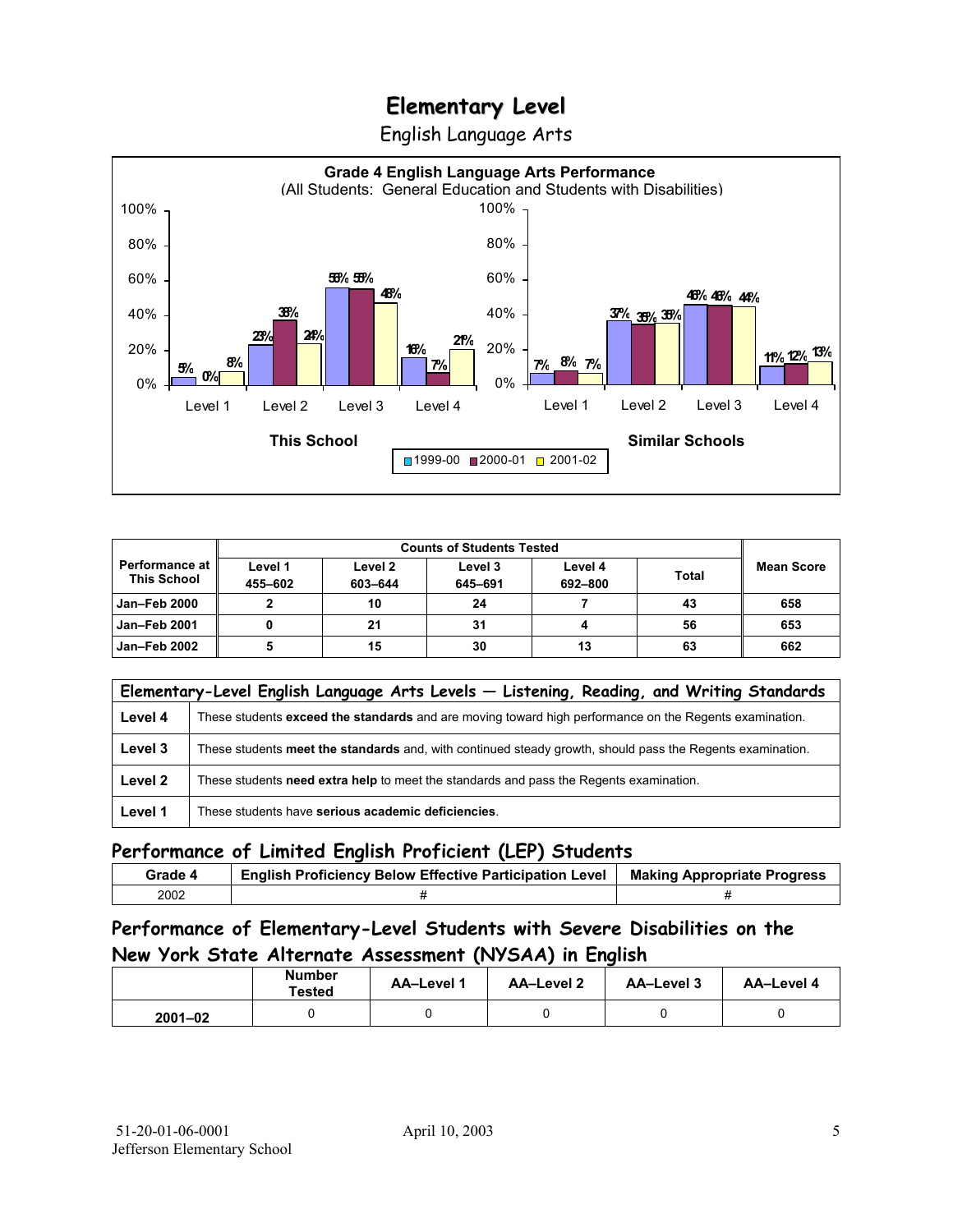### Mathematics



|                                      |                    |                    | <b>Counts of Students Tested</b> |                    |              |                   |
|--------------------------------------|--------------------|--------------------|----------------------------------|--------------------|--------------|-------------------|
| Performance at<br><b>This School</b> | Level 1<br>448-601 | Level 2<br>602-636 | Level 3<br>637-677               | Level 4<br>678-810 | <b>Total</b> | <b>Mean Score</b> |
| <b>May 2000</b>                      |                    | 13                 | 25                               |                    | 46           | 653               |
| May 2001                             |                    | 12                 | 41                               |                    | 60           | 655               |
| May 2002                             |                    | 13                 | 37                               | 13                 | 65           | 654               |

| Elementary-Level Mathematics Levels -<br>Knowledge, Reasoning, and Problem-Solving Standards |                                                                                                           |  |  |  |  |
|----------------------------------------------------------------------------------------------|-----------------------------------------------------------------------------------------------------------|--|--|--|--|
| Level 4                                                                                      | These students exceed the standards and are moving toward high performance on the Regents examination.    |  |  |  |  |
| Level 3                                                                                      | These students meet the standards and, with continued steady growth, should pass the Regents examination. |  |  |  |  |
| Level 2                                                                                      | These students need extra help to meet the standards and pass the Regents examination.                    |  |  |  |  |
| Level 1                                                                                      | These students have serious academic deficiencies.                                                        |  |  |  |  |

**Performance of Elementary-Level Students with Severe Disabilities on the New York State Alternate Assessment (NYSAA) in Mathematics, Science, and Technology** 

|             | <b>Number</b><br><b>Tested</b> | AA-Level 1 | <b>AA-Level 2</b> | AA-Level 3 | AA-Level 4 |
|-------------|--------------------------------|------------|-------------------|------------|------------|
| $2001 - 02$ |                                |            |                   |            |            |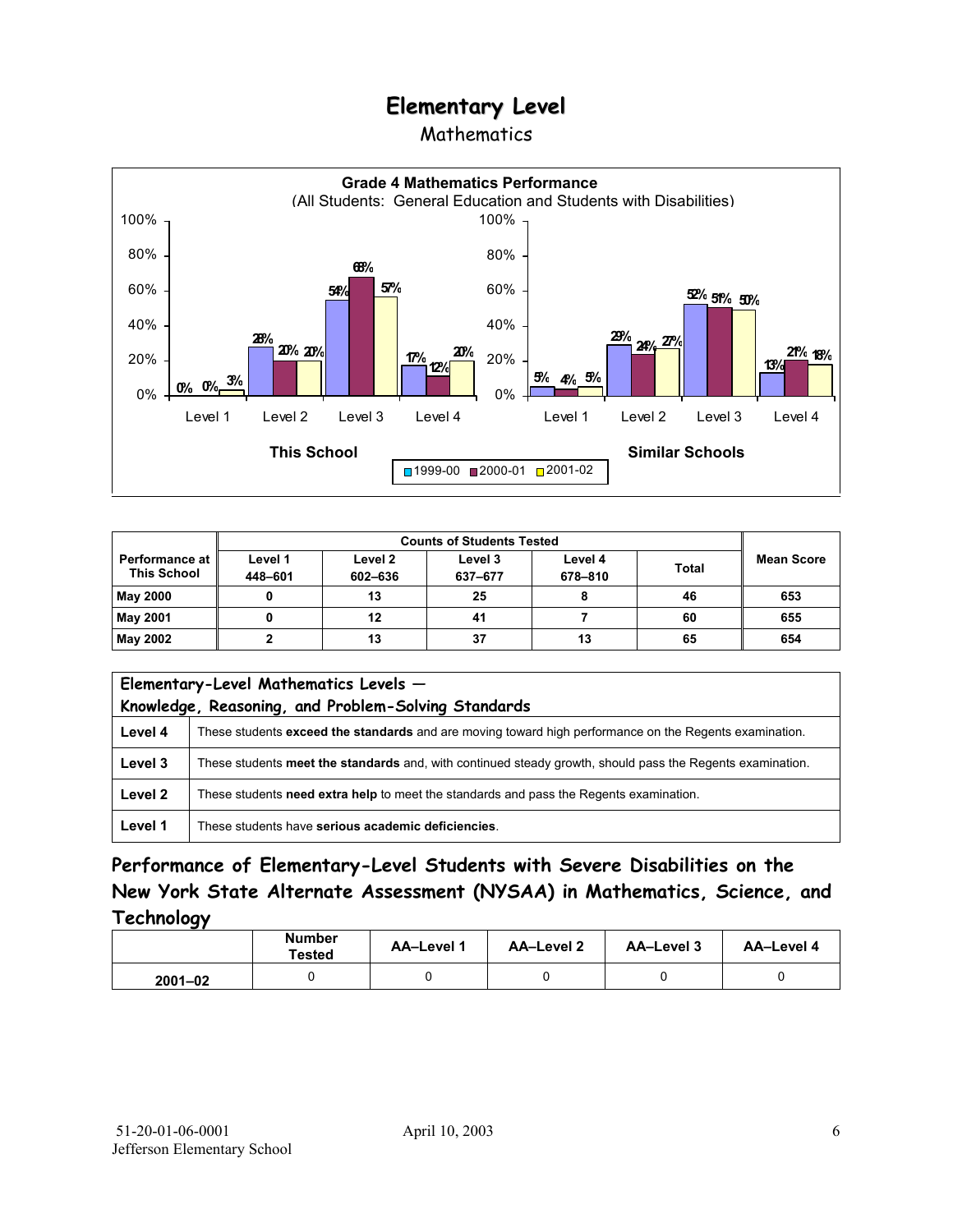Science Multiple-Choice



#### **All Students**

|                 |    | Number Tested   Number Above SDL   Mean Score |    |
|-----------------|----|-----------------------------------------------|----|
| <b>May 2000</b> | 46 | 38                                            | 35 |
| <b>May 2001</b> | 59 | 52                                            | 35 |
| May 2002        | 66 | 56                                            | 36 |

| Grade 4 Science - Knowledge, Reasoning, and Problem-Solving Standards |                                                                                                                                                                                                                                          |  |  |  |  |  |
|-----------------------------------------------------------------------|------------------------------------------------------------------------------------------------------------------------------------------------------------------------------------------------------------------------------------------|--|--|--|--|--|
| <b>Multiple-Choice</b><br><b>Test Component</b>                       | This component contains 45 multiple-choice questions based upon the New York State Elementary<br>Science Syllabus and referenced to the New York State Learning Standards for Mathematics, Science<br>and Technology (Elementary Level). |  |  |  |  |  |
| <b>State Designated</b>                                               | Students who correctly answer fewer than 30 of the 45 questions of the multiple-choice test component                                                                                                                                    |  |  |  |  |  |
| Level (SDL)                                                           | must receive academic intervention services in the following term of instruction.                                                                                                                                                        |  |  |  |  |  |
| <b>School Mean</b>                                                    | For the multiple-choice test component, the mean score is the average number of correct answers for                                                                                                                                      |  |  |  |  |  |
| <b>Scores</b>                                                         | students tested. If all tested students answered all questions correctly, this score would be 45.                                                                                                                                        |  |  |  |  |  |

## **Elementary Level**

Science Performance Test

The elementary-level science test is composed of two sections, the multiple-choice section (described above) and the performance test. The performance test is not used to determine the need for academic intervention services or for accountability purposes because not all students are administered the same three tasks.

| All Students    |                                           |    |  |  |  |  |  |
|-----------------|-------------------------------------------|----|--|--|--|--|--|
|                 | <b>Number Tested</b><br><b>Mean Score</b> |    |  |  |  |  |  |
| May 2000        | 46                                        | 36 |  |  |  |  |  |
| <b>May 2001</b> | 59                                        | 38 |  |  |  |  |  |
| <b>May 2002</b> | 64                                        | 39 |  |  |  |  |  |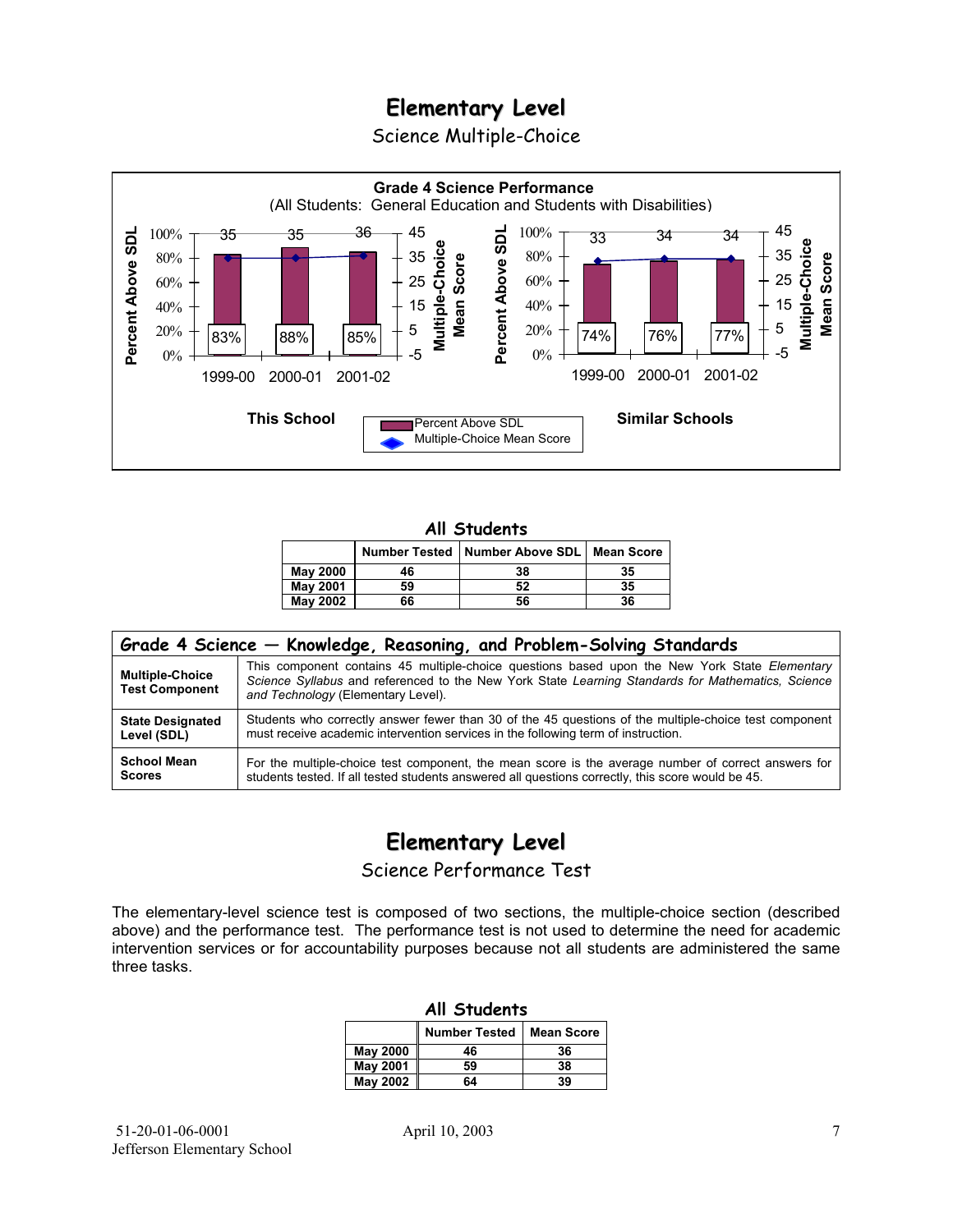# **Analysis of Student Subgroup Performance**

Historically, on State assessments the average performance of Black, Hispanic, and Native American students has been lower than that of White and Asian students. Similarly, students from lowincome families have not performed as well as those from higher income families. A high priority of the Board of Regents is to eliminate these gaps in student performance. In addition, Title I of the federal Elementary and Secondary Education Act includes explicit requirements "to ensure that students served by Title I are given the same opportunity to achieve to high standards and are held to the same high expectations as all students in each State."

This section of the school report card provides performance data by racial/ethnic group, disability status, gender, English proficiency status, income level, and migrant status. The purpose of the student subgroup analyses is to determine if students who perform below the standards in any school tend to fall into particular groups, such as minority students, limited English proficient students, or economically disadvantaged students. If these analyses provide evidence that students in one of the groups achieve at a lower level than other students, the school and community should examine the reasons for this lower performance and make necessary changes in curriculum, instruction, and student support services to remedy these performance gaps.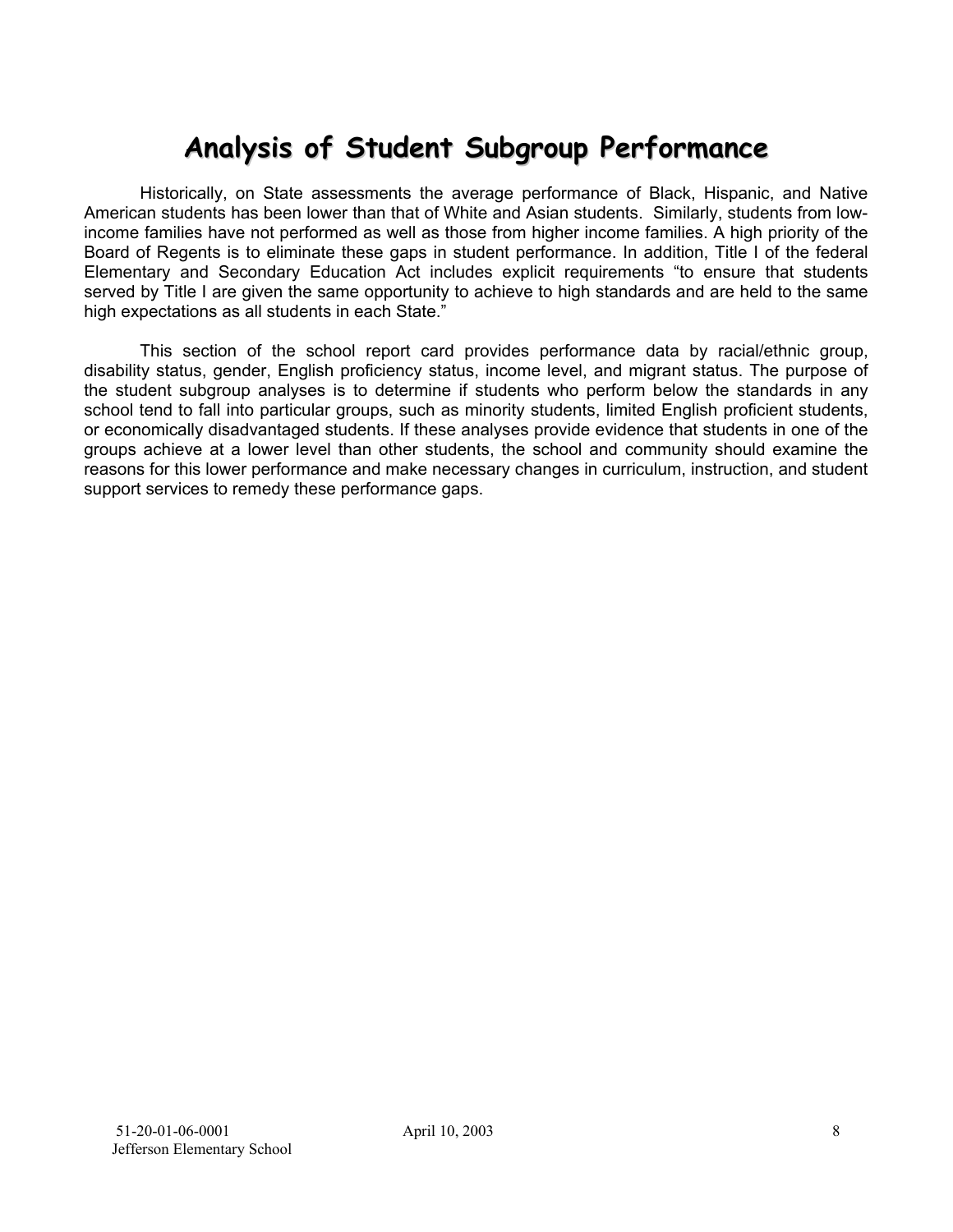## English Language Arts

|                                              | 2000-01        |                                                                   |           |             | $2001 - 02$    |                                                                   |             |             |
|----------------------------------------------|----------------|-------------------------------------------------------------------|-----------|-------------|----------------|-------------------------------------------------------------------|-------------|-------------|
| <b>Student Subgroup</b>                      | <b>Tested</b>  | <b>Percentages of Tested</b><br><b>Students Scoring at Levels</b> |           |             | <b>Tested</b>  | <b>Percentages of Tested</b><br><b>Students Scoring at Levels</b> |             |             |
|                                              |                | $2 - 4$                                                           | $3 - 4$   | 4           |                | $2 - 4$                                                           | $3 - 4$     | 4           |
| <b>Results by Race/Ethnicity</b>             |                |                                                                   |           |             |                |                                                                   |             |             |
| American Indian/Alaskan Native               | $\overline{7}$ | s                                                                 | ${\bf s}$ | $\mathbf s$ | $\overline{7}$ | 71%                                                               | 29%         | 14%         |
| <b>Black</b>                                 | $\Omega$       | 0%                                                                | 0%        | 0%          | $\Omega$       | 0%                                                                | 0%          | 0%          |
| Hispanic                                     | $\overline{2}$ | s                                                                 | s         | s           | $\Omega$       | 0%                                                                | 0%          | 0%          |
| Asian or Pacific Islander                    | $\mathbf 0$    | 0%                                                                | 0%        | 0%          | 0              | 0%                                                                | 0%          | 0%          |
| White                                        | 47             | 100%                                                              | 60%       | 9%          | 56             | 95%                                                               | 73%         | 21%         |
| Total                                        | 56             | 100%                                                              | 63%       | 7%          | 63             | 92%                                                               | 68%         | 21%         |
| Small Group Totals (s)                       | 9              | 100%                                                              | 78%       | 0%          | $\Omega$       | 0%                                                                | 0%          | 0%          |
| <b>Results by Disability Status</b>          |                |                                                                   |           |             |                |                                                                   |             |             |
| General-education students                   | 53             | s                                                                 | s         | s           | 56             | 95%                                                               | 75%         | 23%         |
| Students with disabilities                   | 3              | s                                                                 | s         | s           | $\overline{7}$ | 71%                                                               | 14%         | 0%          |
| Total                                        | 56             | 100%                                                              | 63%       | 7%          | 63             | 92%                                                               | 68%         | 21%         |
| <b>Results by Gender</b>                     |                |                                                                   |           |             |                |                                                                   |             |             |
| Female                                       | 26             | 100%                                                              | 50%       | 0%          | 30             | 90%                                                               | 70%         | 27%         |
| Male                                         | 30             | 100%                                                              | 73%       | 13%         | 33             | 94%                                                               | 67%         | 15%         |
| Total                                        | 56             | 100%                                                              | 63%       | 7%          | 63             | 92%                                                               | 68%         | 21%         |
| <b>Results by English Proficiency Status</b> |                |                                                                   |           |             |                |                                                                   |             |             |
| English proficient                           | 56             | 100%                                                              | 63%       | 7%          | 62             | s                                                                 | $\mathbf s$ | s           |
| Limited English proficient                   | 0              | 0%                                                                | 0%        | 0%          | 1              | s                                                                 | $\mathbf s$ | $\mathbf s$ |
| Total                                        | 56             | 100%                                                              | 63%       | 7%          | 63             | 92%                                                               | 68%         | 21%         |
| <b>Results by Income Level</b>               |                |                                                                   |           |             |                |                                                                   |             |             |
| Economically disadvantaged                   | 33             | 100%                                                              | 48%       | 0%          | 36             | 86%                                                               | 61%         | 19%         |
| Not disadvantaged                            | 23             | 100%                                                              | 83%       | 17%         | 27             | 100%                                                              | 78%         | 22%         |
| Total                                        | 56             | 100%                                                              | 63%       | 7%          | 63             | 92%                                                               | 68%         | 21%         |
| <b>Results by Migrant Status</b>             |                |                                                                   |           |             |                |                                                                   |             |             |
| Migrant family                               | 0              | 0%                                                                | 0%        | 0%          | 0              | 0%                                                                | 0%          | 0%          |
| Not migrant family                           | 56             | 100%                                                              | 63%       | 7%          | 63             | 92%                                                               | 68%         | 21%         |
| Total                                        | 56             | 100%                                                              | 63%       | 7%          | 63             | 92%                                                               | 68%         | 21%         |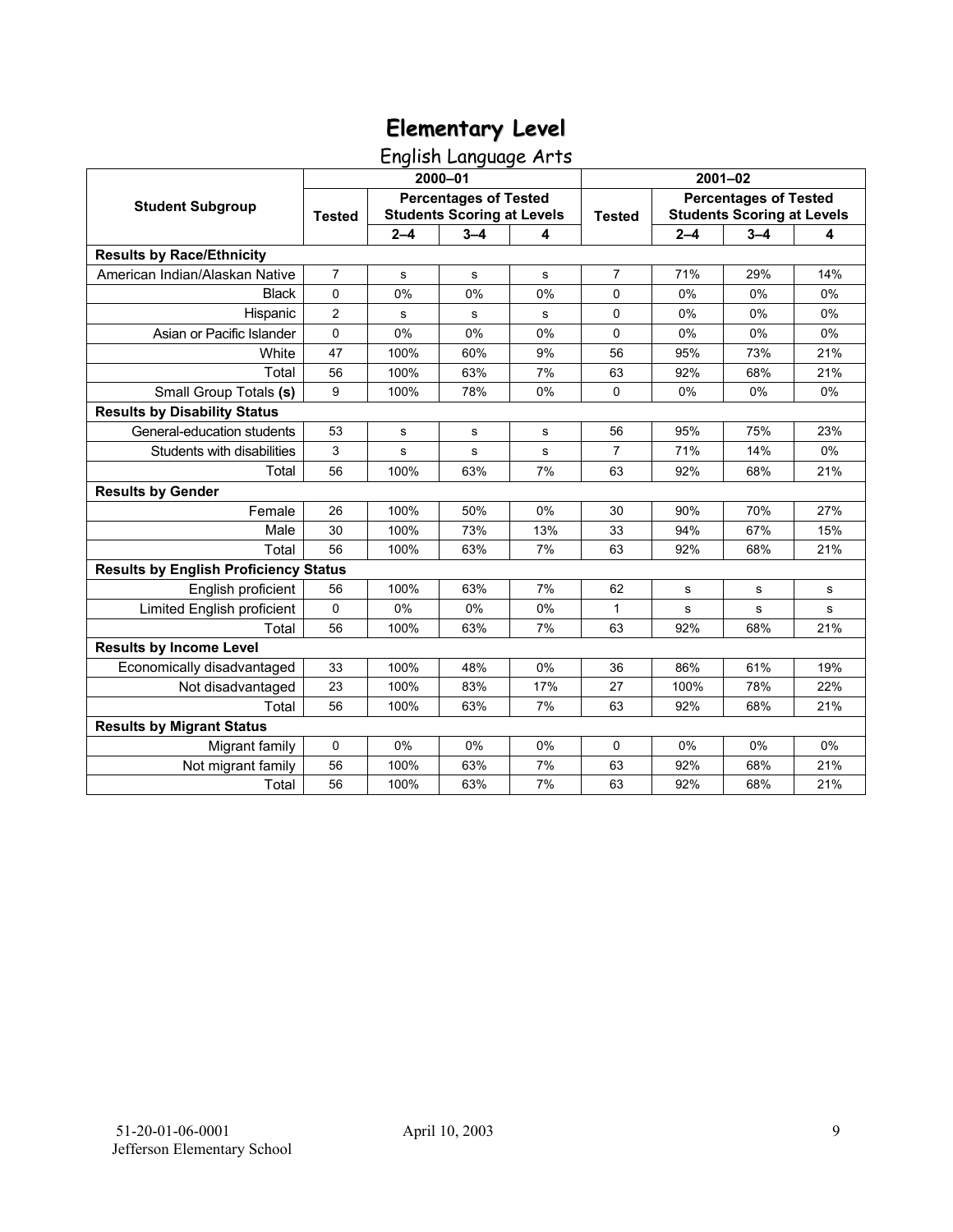#### Mathematics

|                                              | 2000-01        |                                                                   |         |       | $2001 - 02$    |                                                                   |             |     |
|----------------------------------------------|----------------|-------------------------------------------------------------------|---------|-------|----------------|-------------------------------------------------------------------|-------------|-----|
| <b>Student Subgroup</b>                      | <b>Tested</b>  | <b>Percentages of Tested</b><br><b>Students Scoring at Levels</b> |         |       | <b>Tested</b>  | <b>Percentages of Tested</b><br><b>Students Scoring at Levels</b> |             |     |
|                                              |                | $2 - 4$                                                           | $3 - 4$ | 4     |                | $2 - 4$                                                           | $3 - 4$     | 4   |
| <b>Results by Race/Ethnicity</b>             |                |                                                                   |         |       |                |                                                                   |             |     |
| American Indian/Alaskan Native               | $\overline{7}$ | s                                                                 | s       | s     | $\overline{7}$ | 86%                                                               | 57%         | 14% |
| <b>Black</b>                                 | $\Omega$       | 0%                                                                | 0%      | $0\%$ | $\Omega$       | 0%                                                                | $0\%$       | 0%  |
| Hispanic                                     | $\overline{2}$ | s                                                                 | s       | s     | $\Omega$       | 0%                                                                | 0%          | 0%  |
| Asian or Pacific Islander                    | 0              | 0%                                                                | 0%      | 0%    | 0              | 0%                                                                | $0\%$       | 0%  |
| White                                        | 51             | 100%                                                              | 78%     | 10%   | 58             | 98%                                                               | 79%         | 21% |
| Total                                        | 60             | 100%                                                              | 80%     | 12%   | 65             | 97%                                                               | 77%         | 20% |
| Small Group Totals (s)                       | 9              | 100%                                                              | 89%     | 22%   | 0              | 0%                                                                | 0%          | 0%  |
| <b>Results by Disability Status</b>          |                |                                                                   |         |       |                |                                                                   |             |     |
| General-education students                   | 53             | 100%                                                              | 87%     | 13%   | 58             | 100%                                                              | 84%         | 22% |
| Students with disabilities                   | $\overline{7}$ | 100%                                                              | 29%     | 0%    | $\overline{7}$ | 71%                                                               | 14%         | 0%  |
| Total                                        | 60             | 100%                                                              | 80%     | 12%   | 65             | 97%                                                               | 77%         | 20% |
| <b>Results by Gender</b>                     |                |                                                                   |         |       |                |                                                                   |             |     |
| Female                                       | 29             | 100%                                                              | 76%     | 10%   | 31             | 97%                                                               | 74%         | 13% |
| Male                                         | 31             | 100%                                                              | 84%     | 13%   | 34             | 97%                                                               | 79%         | 26% |
| Total                                        | 60             | 100%                                                              | 80%     | 12%   | 65             | 97%                                                               | 77%         | 20% |
| <b>Results by English Proficiency Status</b> |                |                                                                   |         |       |                |                                                                   |             |     |
| English proficient                           | 60             | 100%                                                              | 80%     | 12%   | 64             | s                                                                 | $\mathbf s$ | s   |
| Limited English proficient                   | 0              | 0%                                                                | 0%      | 0%    | 1              | s                                                                 | s           | s   |
| Total                                        | 60             | 100%                                                              | 80%     | 12%   | 65             | 97%                                                               | 77%         | 20% |
| <b>Results by Income Level</b>               |                |                                                                   |         |       |                |                                                                   |             |     |
| Economically disadvantaged                   | 37             | 100%                                                              | 76%     | 8%    | 36             | 94%                                                               | 72%         | 25% |
| Not disadvantaged                            | 23             | 100%                                                              | 87%     | 17%   | 29             | 100%                                                              | 83%         | 14% |
| Total                                        | 60             | 100%                                                              | 80%     | 12%   | 65             | 97%                                                               | 77%         | 20% |
| <b>Results by Migrant Status</b>             |                |                                                                   |         |       |                |                                                                   |             |     |
| Migrant family                               | 0              | 0%                                                                | 0%      | $0\%$ | $\Omega$       | $0\%$                                                             | $0\%$       | 0%  |
| Not migrant family                           | 60             | 100%                                                              | 80%     | 12%   | 65             | 97%                                                               | 77%         | 20% |
| Total                                        | 60             | 100%                                                              | 80%     | 12%   | 65             | 97%                                                               | 77%         | 20% |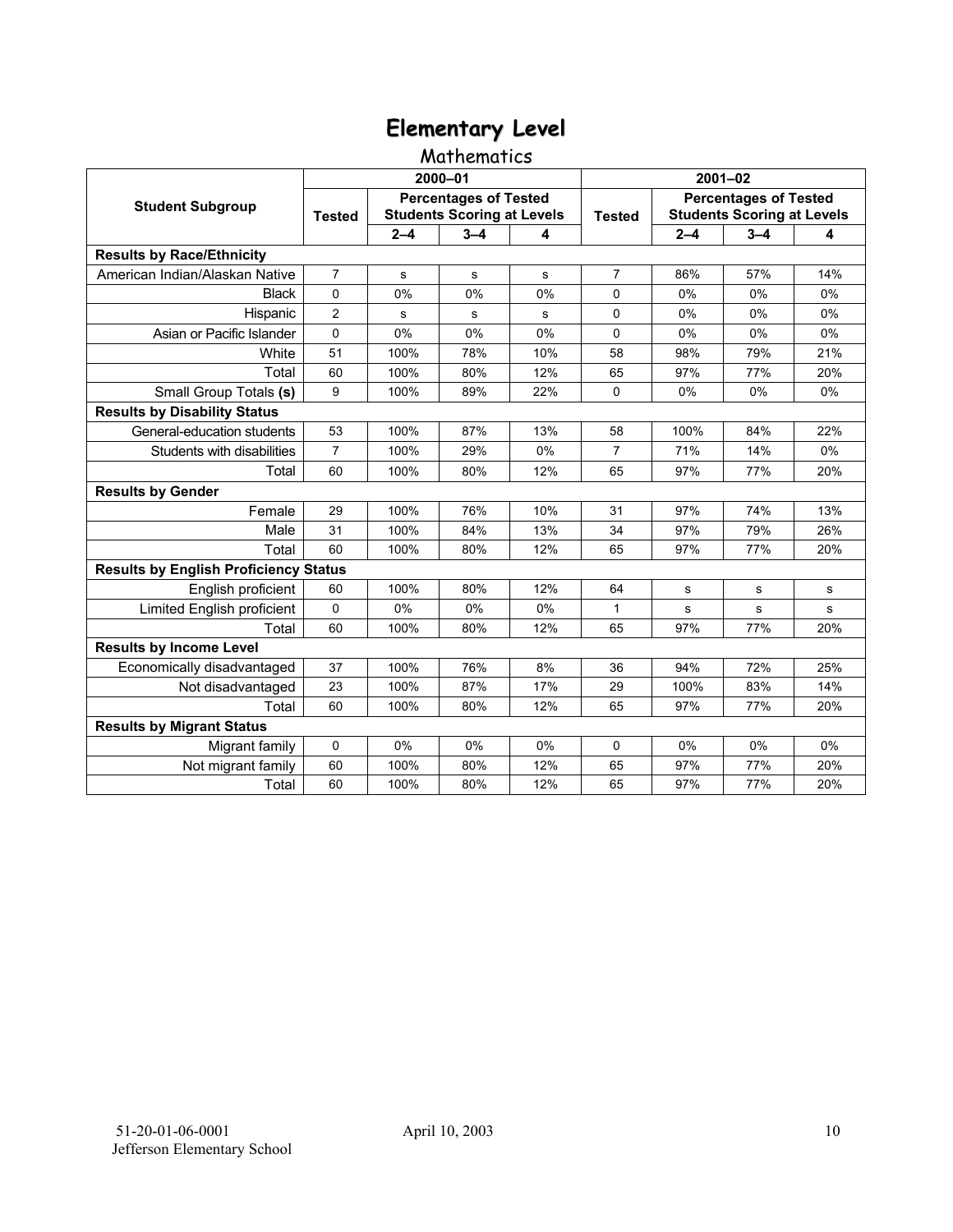## Science Multiple-Choice

|                                              | 2000-01        |                                                                                       | $2001 - 02$   |                                                                                              |  |  |  |  |
|----------------------------------------------|----------------|---------------------------------------------------------------------------------------|---------------|----------------------------------------------------------------------------------------------|--|--|--|--|
| <b>Student Subgroup</b>                      | <b>Tested</b>  | Percentages of<br><b>Tested</b><br><b>Students</b><br><b>Scoring above</b><br>the SDL | <b>Tested</b> | <b>Percentages of</b><br><b>Tested</b><br><b>Students</b><br><b>Scoring above</b><br>the SDL |  |  |  |  |
| <b>Results by Race/Ethnicity</b>             |                |                                                                                       |               |                                                                                              |  |  |  |  |
| American Indian/Alaskan Native               |                |                                                                                       | 7             | 71%                                                                                          |  |  |  |  |
| <b>Black</b>                                 |                |                                                                                       | $\Omega$      | 0%                                                                                           |  |  |  |  |
| Hispanic                                     |                |                                                                                       | 0             | 0%                                                                                           |  |  |  |  |
| Asian or Pacific Islander                    |                |                                                                                       | 0             | 0%                                                                                           |  |  |  |  |
| White                                        |                |                                                                                       | 59            | 86%                                                                                          |  |  |  |  |
| Total                                        |                |                                                                                       | 66            | 85%                                                                                          |  |  |  |  |
| Small Group Totals (s)                       |                |                                                                                       | 0             | 0%                                                                                           |  |  |  |  |
| <b>Results by Disability Status</b>          |                |                                                                                       |               |                                                                                              |  |  |  |  |
| General-education students                   | 52             | 90%                                                                                   | 58            | 90%                                                                                          |  |  |  |  |
| Students with disabilities                   | $\overline{7}$ | 71%                                                                                   | 8             | 50%                                                                                          |  |  |  |  |
| Total                                        | 59             | 88%                                                                                   | 66            | 85%                                                                                          |  |  |  |  |
| <b>Results by Gender</b>                     |                |                                                                                       |               |                                                                                              |  |  |  |  |
| Female                                       |                |                                                                                       | 31            | 84%                                                                                          |  |  |  |  |
| Male                                         |                |                                                                                       | 35            | 86%                                                                                          |  |  |  |  |
| Total                                        |                |                                                                                       | 66            | 85%                                                                                          |  |  |  |  |
| <b>Results by English Proficiency Status</b> |                |                                                                                       |               |                                                                                              |  |  |  |  |
| English proficient                           |                |                                                                                       | 65            | s                                                                                            |  |  |  |  |
| Limited English proficient                   |                |                                                                                       | $\mathbf{1}$  | s                                                                                            |  |  |  |  |
| Total                                        |                |                                                                                       | 66            | 85%                                                                                          |  |  |  |  |
| <b>Results by Income Level</b>               |                |                                                                                       |               |                                                                                              |  |  |  |  |
| Economically disadvantaged                   |                |                                                                                       | 38            | 87%                                                                                          |  |  |  |  |
| Not disadvantaged                            |                |                                                                                       | 28            | 82%                                                                                          |  |  |  |  |
| Total                                        |                |                                                                                       | 66            | 85%                                                                                          |  |  |  |  |
| <b>Results by Migrant Status</b>             |                |                                                                                       |               |                                                                                              |  |  |  |  |
| Migrant family                               |                |                                                                                       | $\mathbf 0$   | 0%                                                                                           |  |  |  |  |
| Not migrant family                           |                |                                                                                       | 66            | 85%                                                                                          |  |  |  |  |
| Total                                        |                |                                                                                       | 66            | 85%                                                                                          |  |  |  |  |